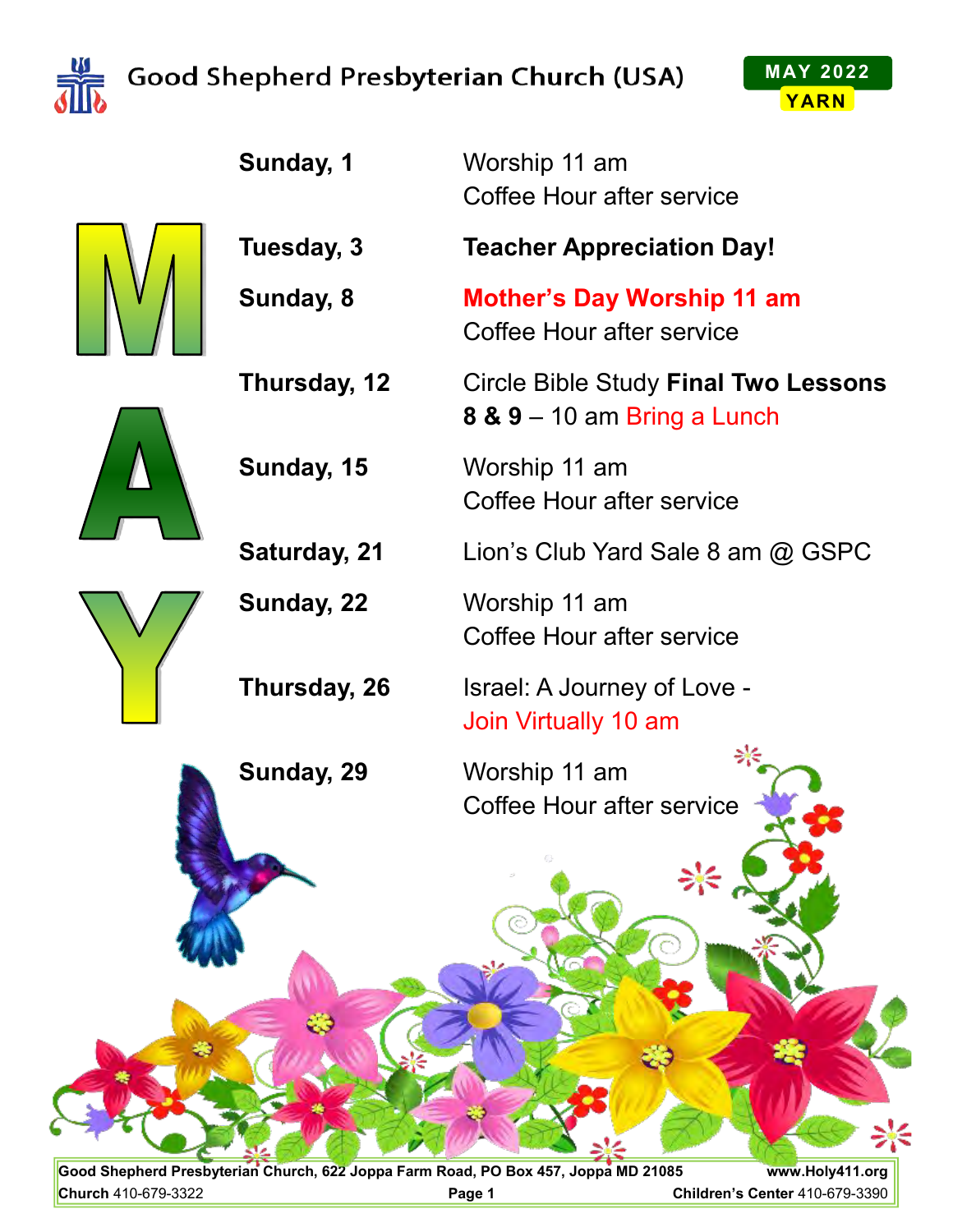



*Called as partners in Christ's service, called to ministries of grace, we respond with deep commitment fresh new lines of faith to trace. May we learn the art of sharing, side by side and friend with friend, equal partners in our caring to fulfill God's chosen end.*

Friends,

**MAY 2022**

Now that the earth-changing events of Easter are behind us, it is appropriate to take some time to look inside – both individually as faithful followers of our risen Lord, and corporately, as Good Shepherd church. How can we be better disciples of Jesus, and how can we unite our service into a cohesive, dynamic ministry to our community. Obviously, Good Shepherd's commitment to educating the young children of Joppatowne is a powerful witness to our love for our neighbors. Can we do more to integrate our young students into our congregation? Are there other opportunities to reach out with our strengths, and our interests and passions? Do we want to focus on worship, or Christian education, or caring for others, or social witness, or eco-awareness, or…? In coming weeks, we will take some time after worship to share ideas and suggestions, so think about these things, and pray for inspiration and wisdom.

So, Friends, may we all discover new ways to be partners in Christ's service!

May God watch over you and give you…

PEACE, Pastor Kerry

**OUR CLASS LOVES TO READ**



Dear Good Shepherd family and friends, With a \$25 order, you can pick a FREE \$5 Book! Just use the code: **READS** Shop our Class Page: **https://orders.scholastic.com/VY79B** Please share the Class Page to extended family and friends. **All orders also earn FREE Books for our class!** Thank you for your support!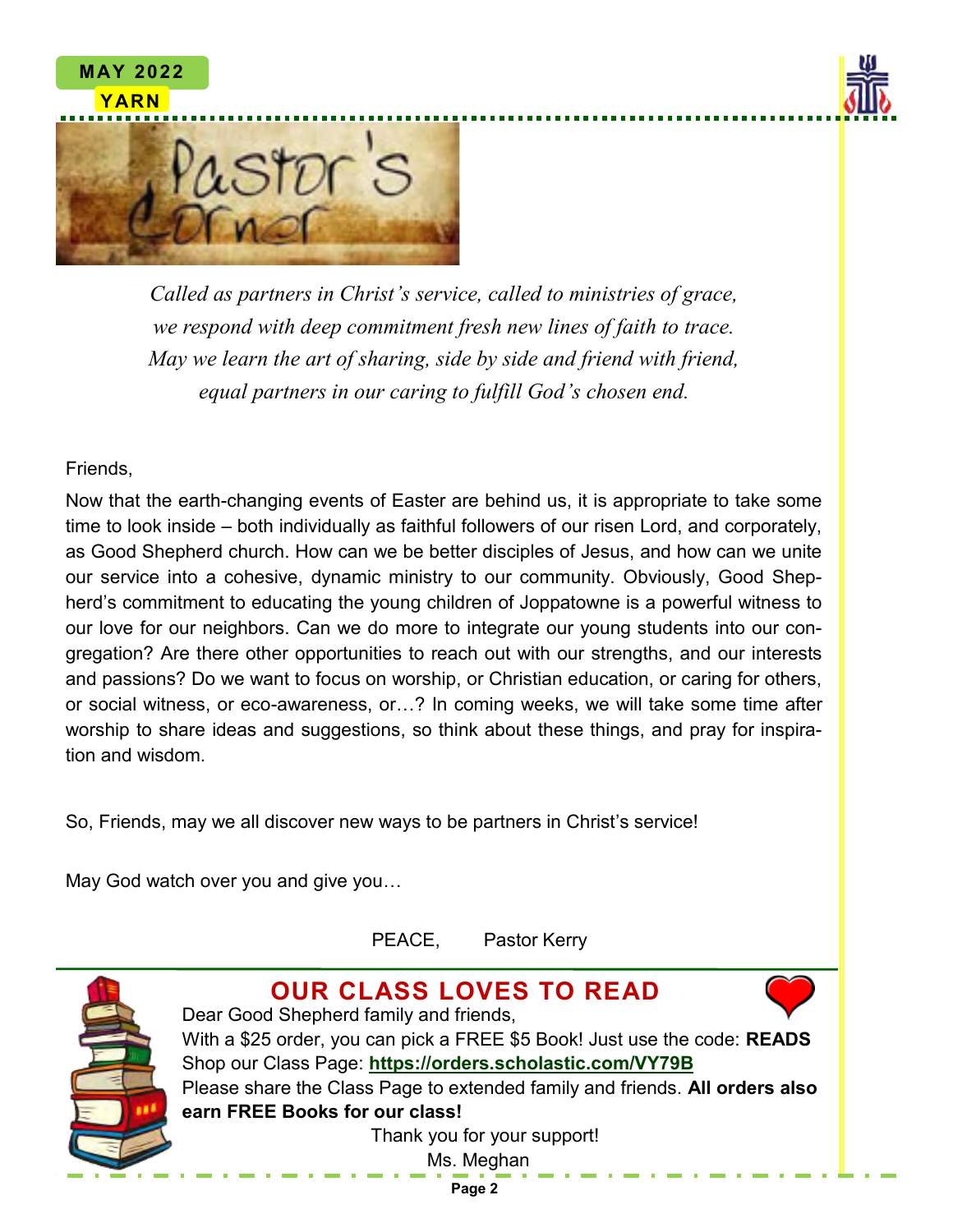# Good Shepherd Presbyterian Church (USA)

**MAY 2022**

**YARN YARN** From the start, to finish, our Living Last Supper was a work of love with amazing results! Neighbors of all ages learned about each of the Disciples who were with Jesus during his last hours. The tableau was carefully designed to duplicate Leonardo DaVinci's famous fresco of the scene at the moment Jesus announced "One of you will betray me." Many thanks to all who made it possible.

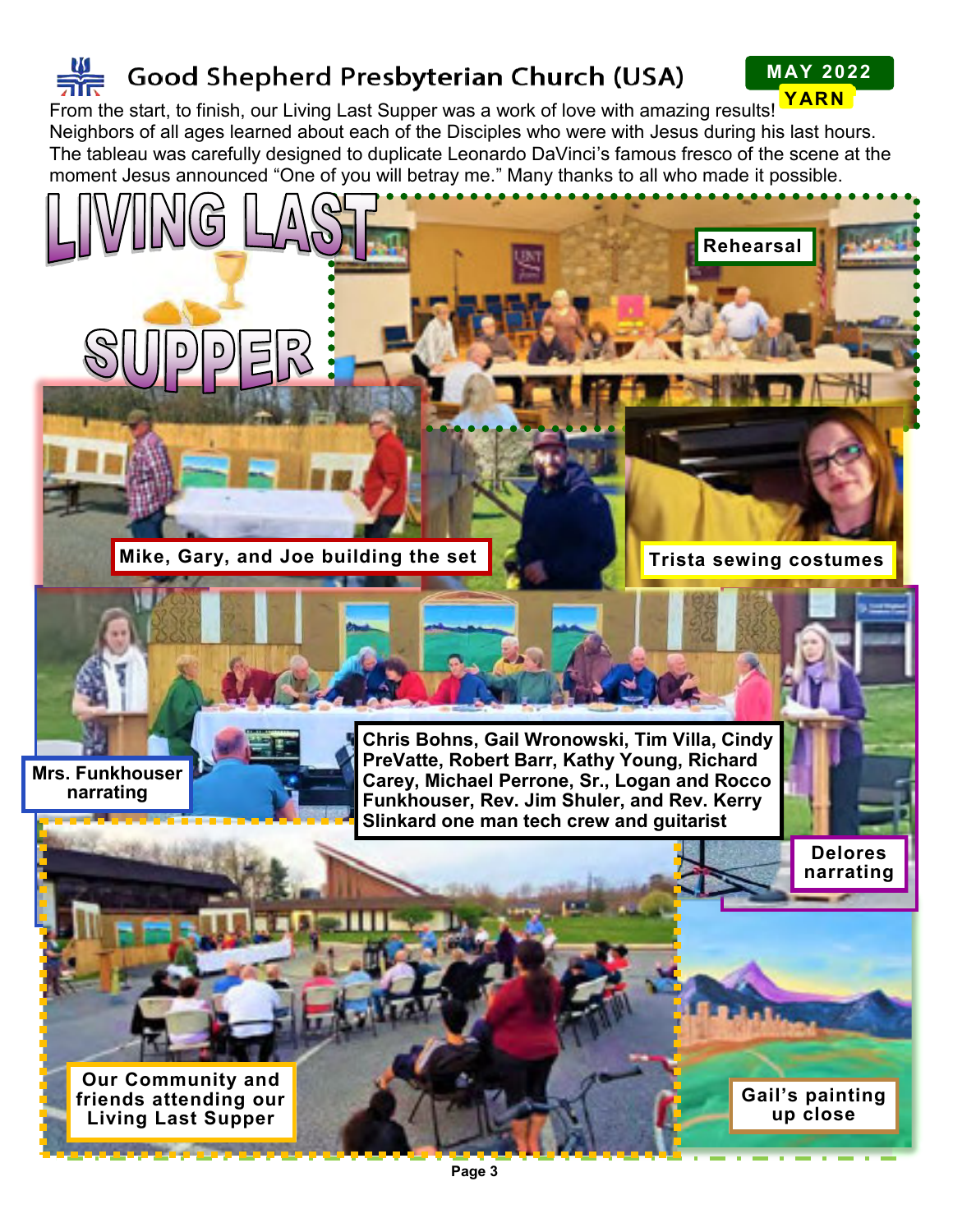

**Thursday, May 12 10:00 am—**Circle Bible Study: Final Two Lessons 8 and 9 **Mary in the Faith and Tradition of the Church** and **What are These Women doing in a Place Like This?**



#### Bring your lunch.

#### **Thursday, May 26 10:00 am - Israel: A Journey of Love**

A visit to the land where Jesus lived 2022 years ago. How is He remembered today? Join us on a virtual of the Holy Land.

(Joan Pugh will be the presenter.)

## *B A G E L S & B L O O M S*



#### **(AN EVENT SPONSORED BY THE DEACONS)**

We're planning a fellowship and "caring" event that involves flowers with soul and heavenly thoughts and wishes!

**Sunday, June 12, 2022 9:00 a.m. to 10:45 a.m.**

BRING: Vases you no longer need; scissors, ribbon, and flowers from a garden, field, or store.

We're repeating a fun event from last year that involves flowers and food. We will have a lite breakfast of bagels and coffee and juice and get to work making flower bouquets for shut-ins. Our goal is to make enough bouquets for everyone to take at the end of the worship service to someone who needs cheer and our loving thoughts.

Tables will be set up with flowers, with food, and with cardmaking supplies. We will have some flowers and cardmaking supplies on hand, but if you bring some garden or wildflowers, we think we can make some great arrangements at a low cost. Our food and drink will be easy to enjoy and if everyone pitches in with a few flowers and a vase or two, we should be able to make some stunning arrangements.

All finished bouquets will be placed on tables in the sanctuary, and members may choose one to take at the end of the service.

**Please use the sign-up form in the narthex so we know how many to expect.** 

### **DEACONS BEACON**

**Christmas in July** - beginning the 1st Sunday in July we will once again be collecting pillows for the Harford Family House. start looking for sales! If everyone could donate two pillows we could set a new record!

The **FOOD PANTRY** needs everything, all donations of canned goods, hygiene items & non-perishable items will be greatly appreciated!

Here is a sneak peek at some exciting future projects:

- ●Shepherds Market
- ●Indoor/Outdoor Concert
- ●Blessing of the Pets
- ●Bagels & Flowers

### **FACILITIES COMMITTEE**

We wanted to say THANKS to Elaine Tich for joining the 1st Sunday Coffee Hour team. We could still use one or two congregation members to think about joining the 5th Sunday team.



You may have noticed we've recently added and/or updated eleven new emergency exit signs throughout the sanctuary, the hallway, the Children's Center, the stairs to the Upper Room, the Upper Room and the back stairs.

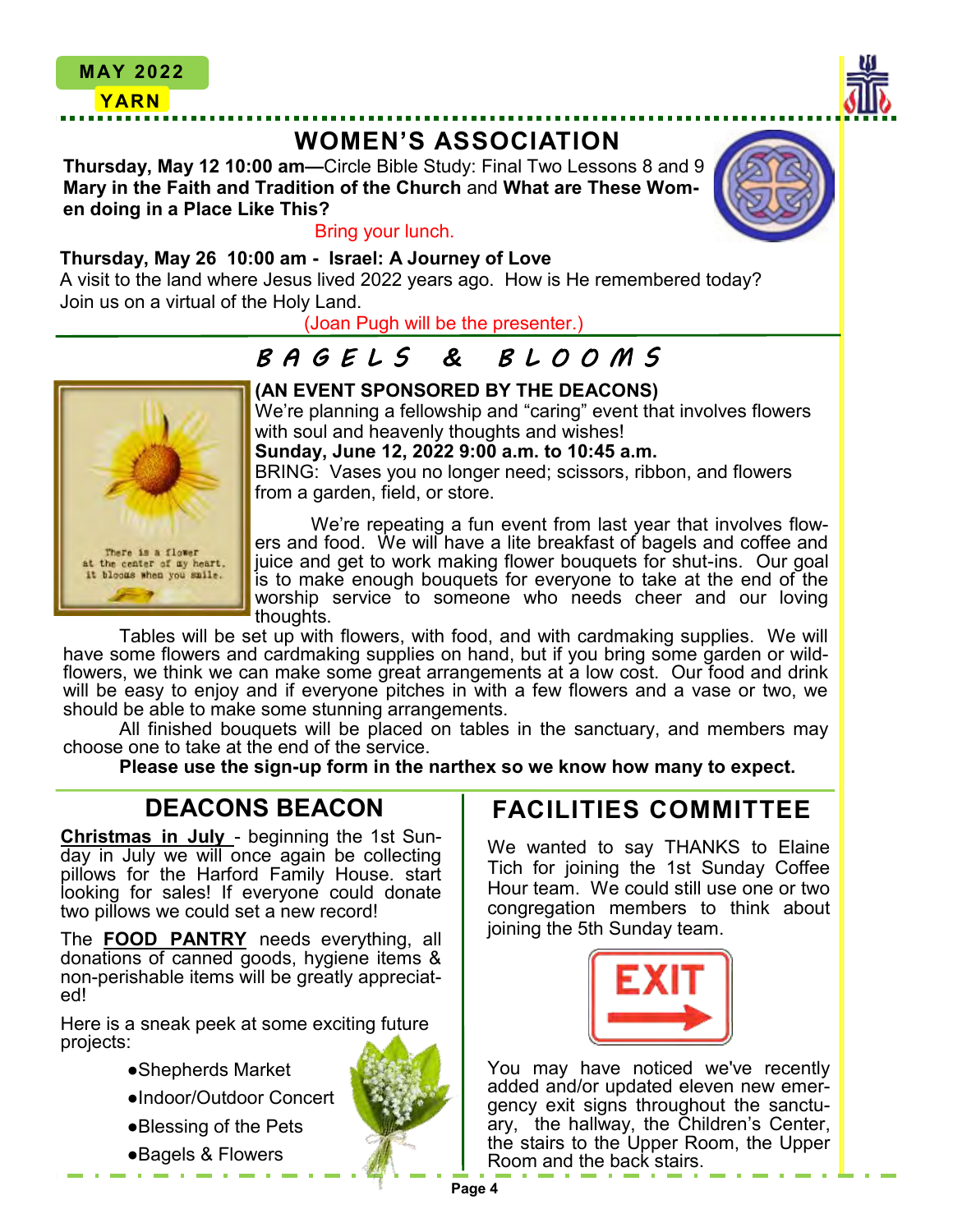



**YARN** Thank you, thank you, thank you to the Deacons, the Women's Group and all the congregation members for donating time, money, eggs, candy & prizes. Special "thank you" to Gail for a new twist on the Easter story.

> We had 98 people show up for the Easter egg hunt. It took 8 adults an hour and a half to hide 2,339 eggs and it took the children 13 minutes to find them!

A special thank you to Meghan & Chrissy for having the children in the Children's Center decorate 125 Easter "to-go" bags filled with goodies.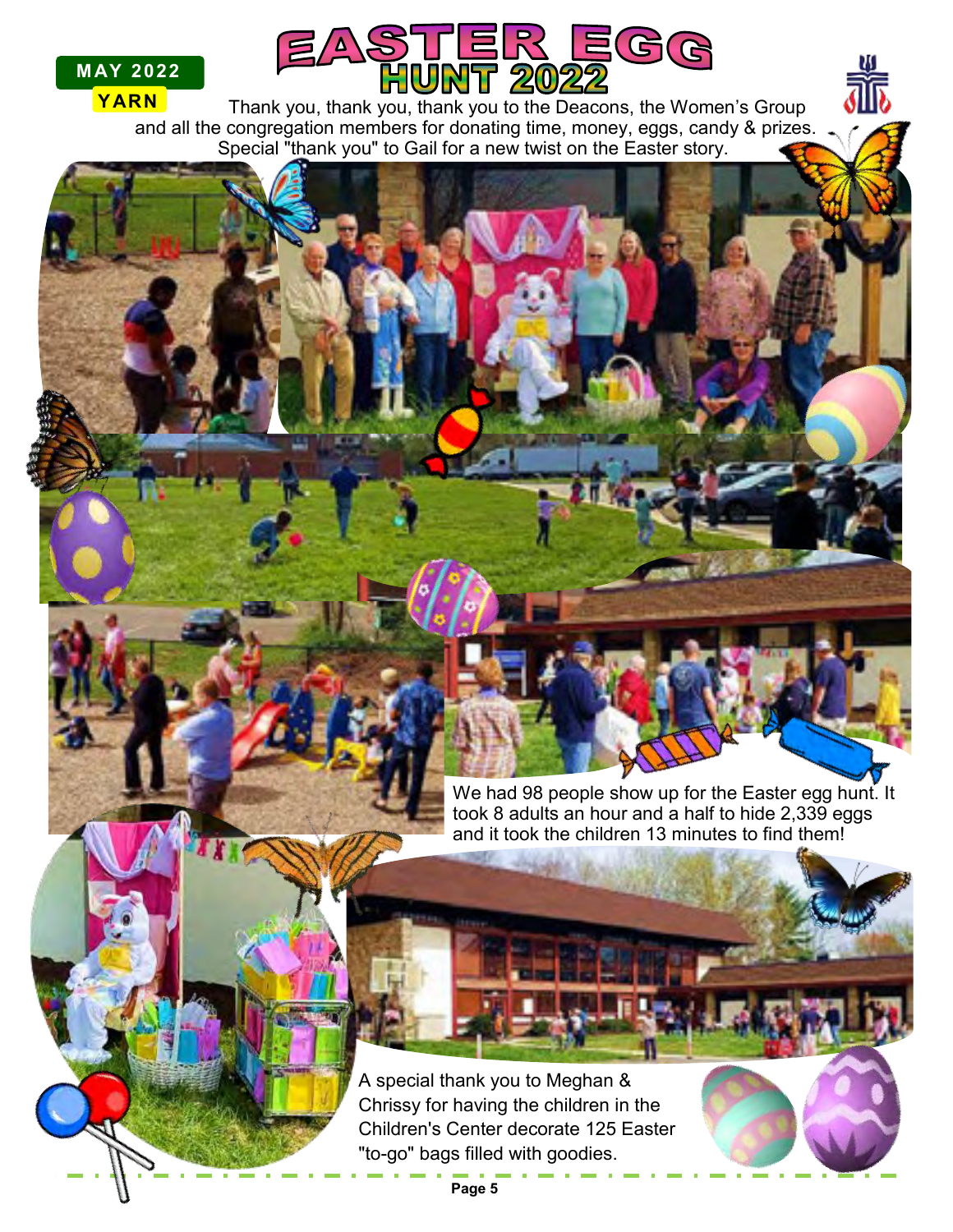



Thursday, May 12, 2022 10:00 am - 12:00 pm in the Upper Room **WHAT MY GRANDMOTHERS TAUGHT ME**

**Learning from the Women in Matthew's Genealogy of Jesus THIS WILL BE OUR FINAL LESSON. WE ARE COMBINING THE FINAL TWO LESSONS**

#### **LESSON 8:** *"Mary in the Faith and Tradition of the Church"*

**SCRIPTURE:** Luke 1:26-56; 2:1-52 and John 2:5; 19:25-27

**MAIN IDEA:** Mary is the model disciple for all followers of Jesus. As someone who understands the fears and grief of motherhood, she has been a sympathetic figure to women through the ages. She allowed God to work in her despite the risk and pointed others to faith in Jesus.

#### **LESSON 9: "***What are These Women Doing in a Place Like This?* **SCRIPTURE:** Matthew 1

**MAIN IDEA:** The final lesson summarizes what the grandmothers of our faith have taught us and imagines what they may have taught Jesus. Through the stories of outsiders and marginalized people we see the kingdom of God, in which the last are made first.

**PREPARATION FOR LESSON:** Who are your "grandmothers" in faith. How have their stories inspired and strengthened you? How did they overturn expectations and shake up<br>the way things are?<br>**BRING A LUNCH** the way things are?

### **FOOD PANTRY**

It has been a while since I posted about the food pantry. However, after cleaning out the expired items, we have bare shelves! Our foot traffic is not what it used to be, but we still get visitors in need, and we should be stocked to help.

We need *everything*: Juice, crackers, cereal, canned veggies (corn, green beans, peas, asparagus, carrots, mixed veggies), canned meats (tuna, chicken, spam, etc.), canned soups, instant potatoes, Mac n' Cheese, fruit (canned or cupped), applesauce, cookies, pasta, pasta sauce (White & Red), toothbrushes (for adults and children) & toothpaste, vitamins, hair brushes, sandwich bags, laundry detergent, dish soap, paper towels, toilet paper, shampoo, and anything else you can think to donate. *We cannot store refrigerated or perishables.*

**SNAP (food stamps) cannot be used to buy nonfood items such as: soaps, paper products, household supplies, grooming items, toothpaste, vitamins, medicines, and hot foods that are ready to eat.**



## **C.C. PROJECT SUPPLIES**

Our Children's Center is stocking up on supplies for Summer Camp crafts and could use your help!

#### **This Summer's theme will be animals!**

**\*** Mrs. Ruth needs your help collecting shoe boxes or shoe box sized boxes for each child to make their own animal habitat inside.

**\*** The Center also needs about 60 cleaned and dried water bottles for the Summer crafts ahead.



### **COMMUNITY OUTREACH**

"The Session and the Deacons are asking all members to consider ways that we can reach out to the community and be more visible (such as the Live Nativity, Easter Egg Hunt, and Last Supper)."

### **You email your ideas to Trista at office@holy411.org**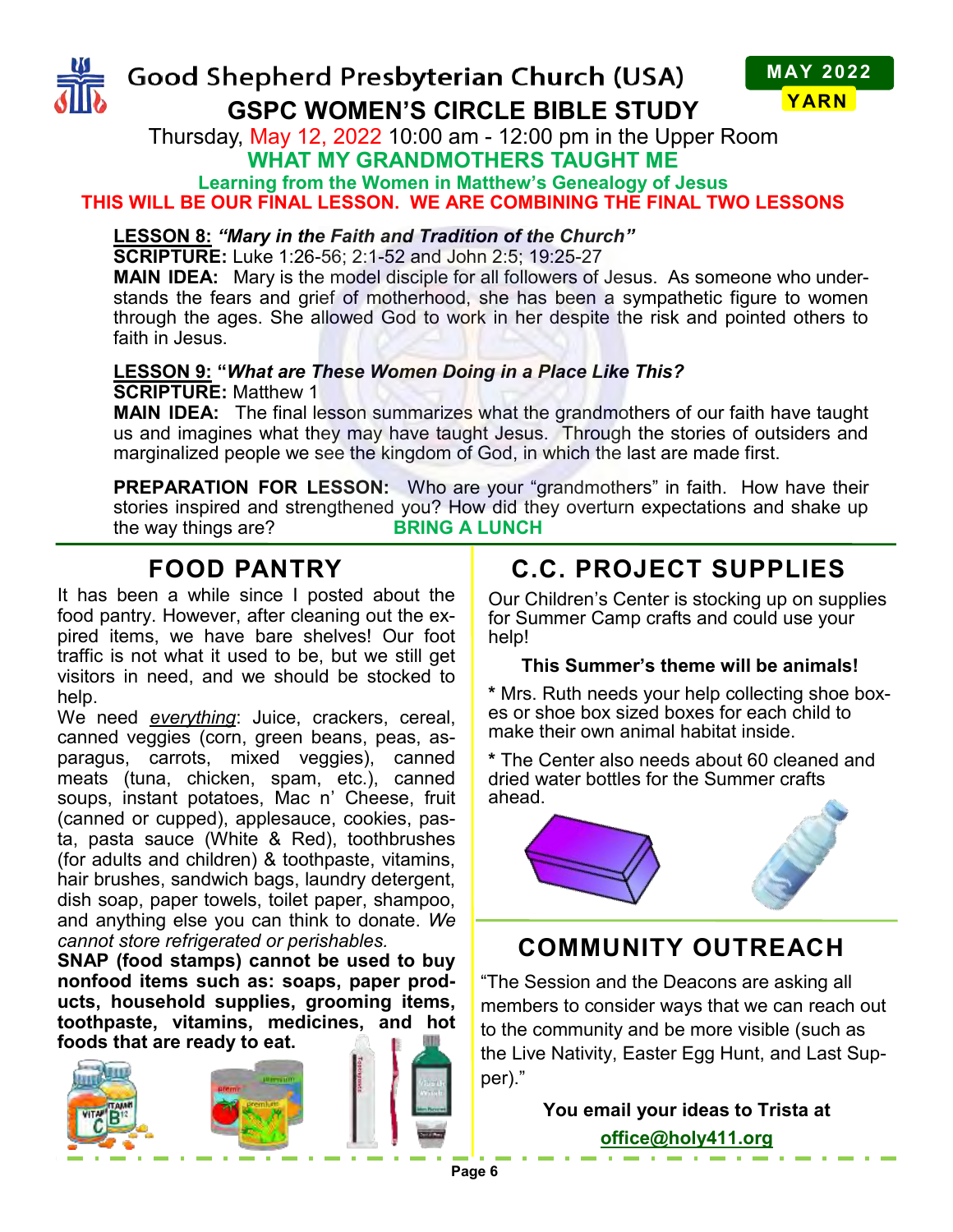

## **THE GOOD SHEPHERD FACEBOOK PAGE:**

https://www.facebook.com/GoodShepherdPC/

**THE SHEPHERD OF JOPPA YOUTUBE PAGE:**

https://www.youtube.com/channel/UCmWeD2EBpNUqSr1Sl1Qgnhw